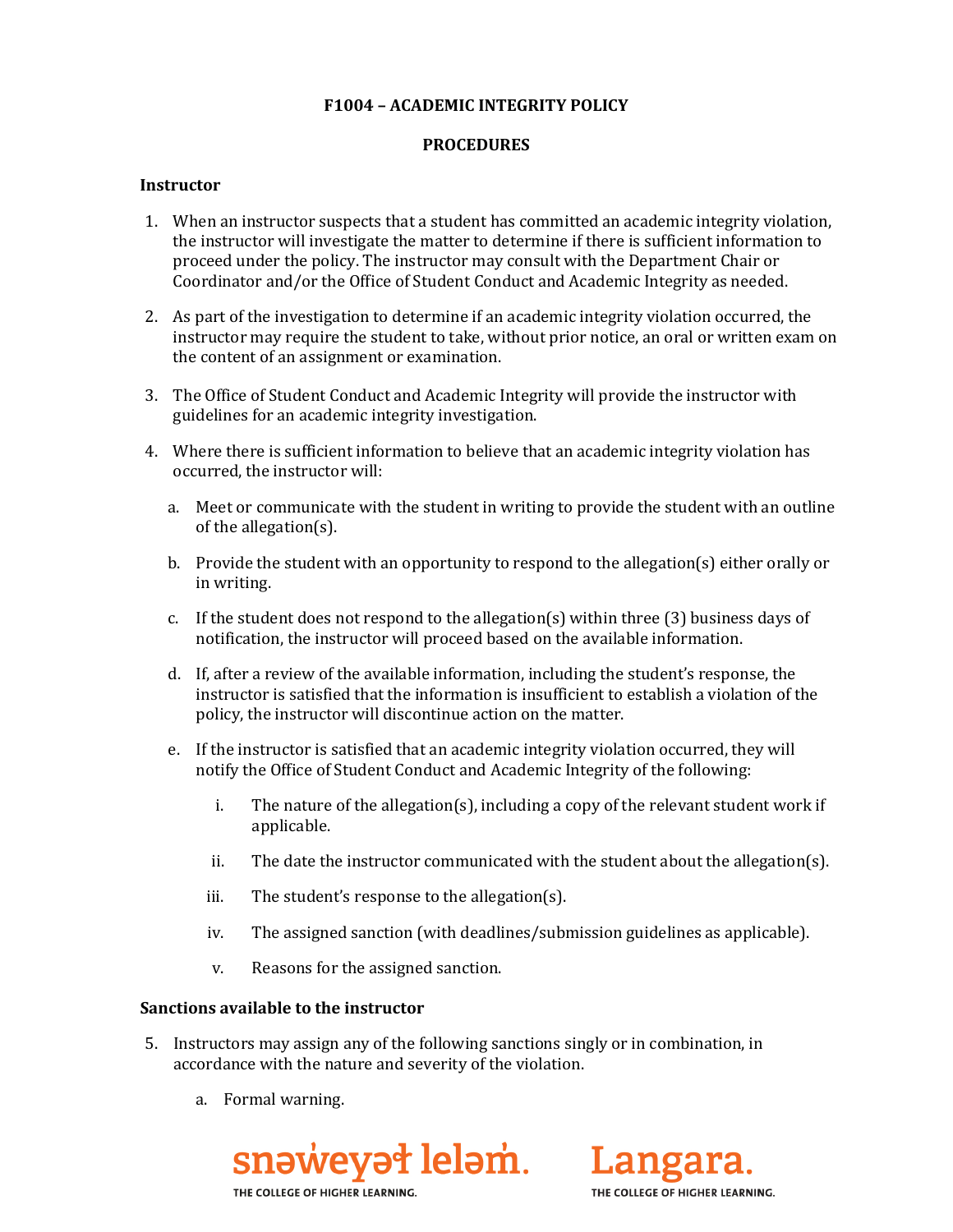- b. Remedial sanctions (including the resubmission of work).
- c. Educational sanctions.
- d. Reduced mark up to and including zero on an assignment or any other form of evaluation.

### **Student Conduct and Academic Integrity**

- 6. The Office of Student Conduct and Academic Integrity will review the provided information to determine if previous violations have been noted in the Academic Conduct Registry.
- 7. Where there are no previous violations recorded in the Registry, the Office of Student Conduct and Academic Integrity will notify the student of the instructor's decision and assigned sanction, and inform the student of their rights of appeal.
- 8. If required, the Office of Student Conduct and Academic Integrity may monitor compliance with educational sanctions and notify the instructor on completion.
- 9. Where there are previous violations recorded in the Registry or the alleged violation is deemed serious, the Office of Student Conduct and Academic Integrity will refer the matter to the Division Chair or Program Manager and provide the Division Chair or Program Manager with information related to the current and previous violation(s).

#### **Division Chair/Program Manager**

- 10. The Division Chair or Program Manager will assess the available information to determine if the instructor's assigned sanction or other sanctions will be imposed.
- 11. The Division Chair or Program Manager may conduct additional investigation or impose any interim measures deemed necessary to make a thorough assessment of the matter.
- 12. Additional investigation may include seeking further information from the student, the instructor, or any other source relevant to the investigation.
- 13. Before deciding, the Division Chair or Program Manager will offer the student a reasonable opportunity to make a written submission in response to the allegations and any relevant information gathered during the investigation.
- 14. Following an assessment of the available information, the Division Chair or Program Manager will:
	- a. Determine if a violation of the policy occurred.
	- b. Determine the appropriate sanction for any violation.
	- c. Notify the student in writing of the decision.
	- d. Provide a copy of the decision to Office of Student Conduct and Academic Integrity, and the instructor.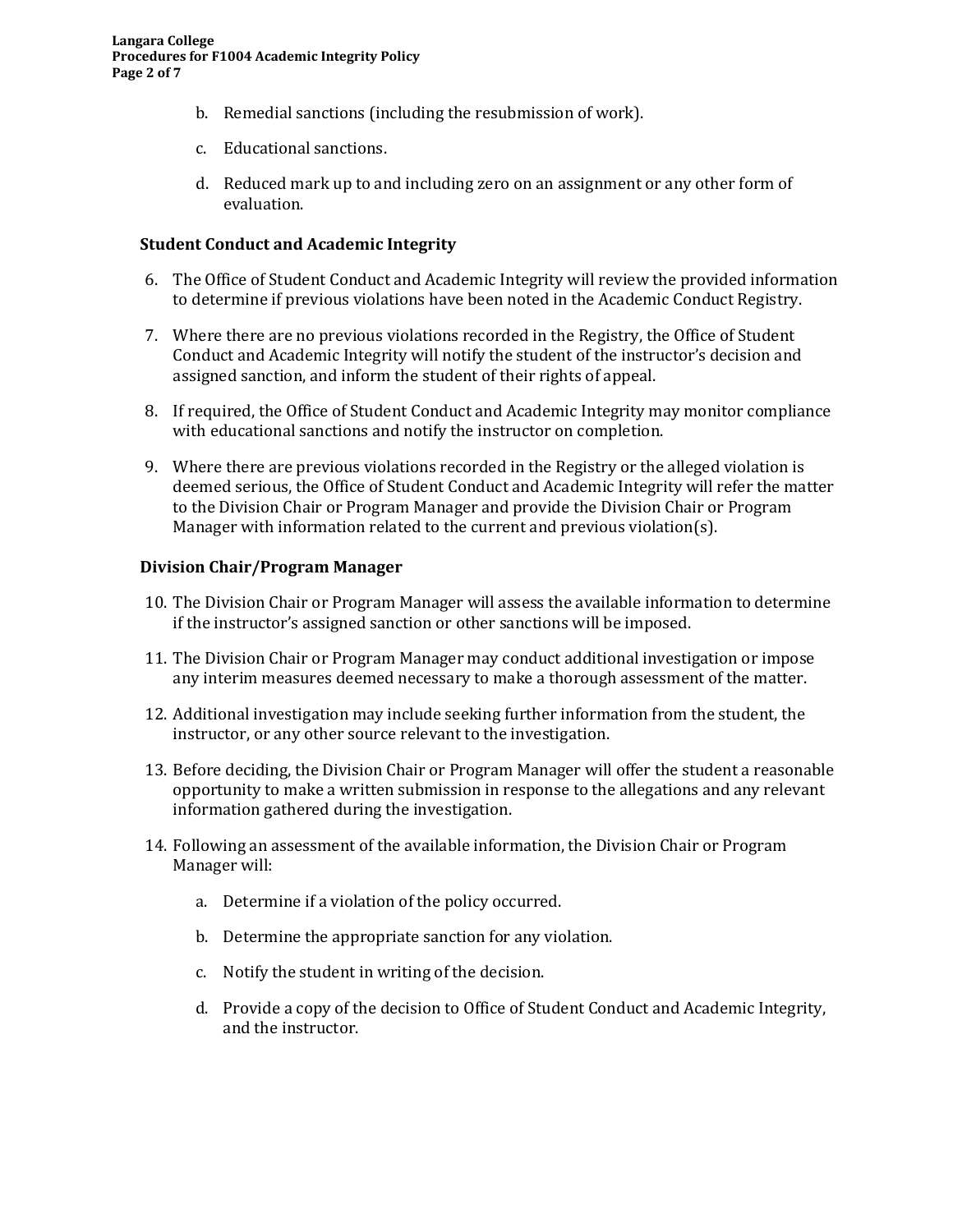## **Sanctions available to the Division Chair or Program Manager**

- 15. The Division Chair or Program Manager may impose the instructor's assigned sanction or may impose any of the following sanctions singly or in combination, in accordance with the nature and severity of the violation.
	- a. Formal warning.
	- b. Remedial sanctions (including the resubmission of work).
	- c. Educational sanctions.
	- d. Reduced mark up to and including zero on an assignment or any other form of evaluation.
	- e. Reduced grade in the course.
	- f. A grade of "F" in a course.

The Division Chair or Program Manager may recommend the following major sanctions to the President or designate:

- a. Suspension.
- b. Rescinding or denial of a College credential.

#### **Recommendations for suspension, rescinding or denial of a College credential**

- 16. When the Division Chair or Program Manager determines that the appropriate sanction for an academic integrity violation(s) includes suspension from the College, or rescinding or denial of a College credential, the Division Chair or Program Manager, in consultation with the Office of Student Conduct and Academic Integrity, will:
	- a. Prepare a written recommendation outlining the facts and the reasons for the recommendation.
	- b. Obtain endorsement for the recommendation from the Academic Dean, or the Dean, Continuing Studies in the case of a Continuing Studies course.
	- c. Provide the endorsed recommendation to the President or designate.
- 17. If the President agrees that suspension, rescinding or denial of a College credential is the appropriate sanction, the President shall impose the sanction.
- 18. If the President does not agree that suspension or rescinding or denial of a College credential is appropriate, the President will refer the matter back to the Division Chair or Program Manager.

#### **Return following suspension**

19. A student who has been suspended from the College is required to meet with the Office of Student Conduct and Academic Integrity prior to registration to review the College's expectations regarding Academic Integrity.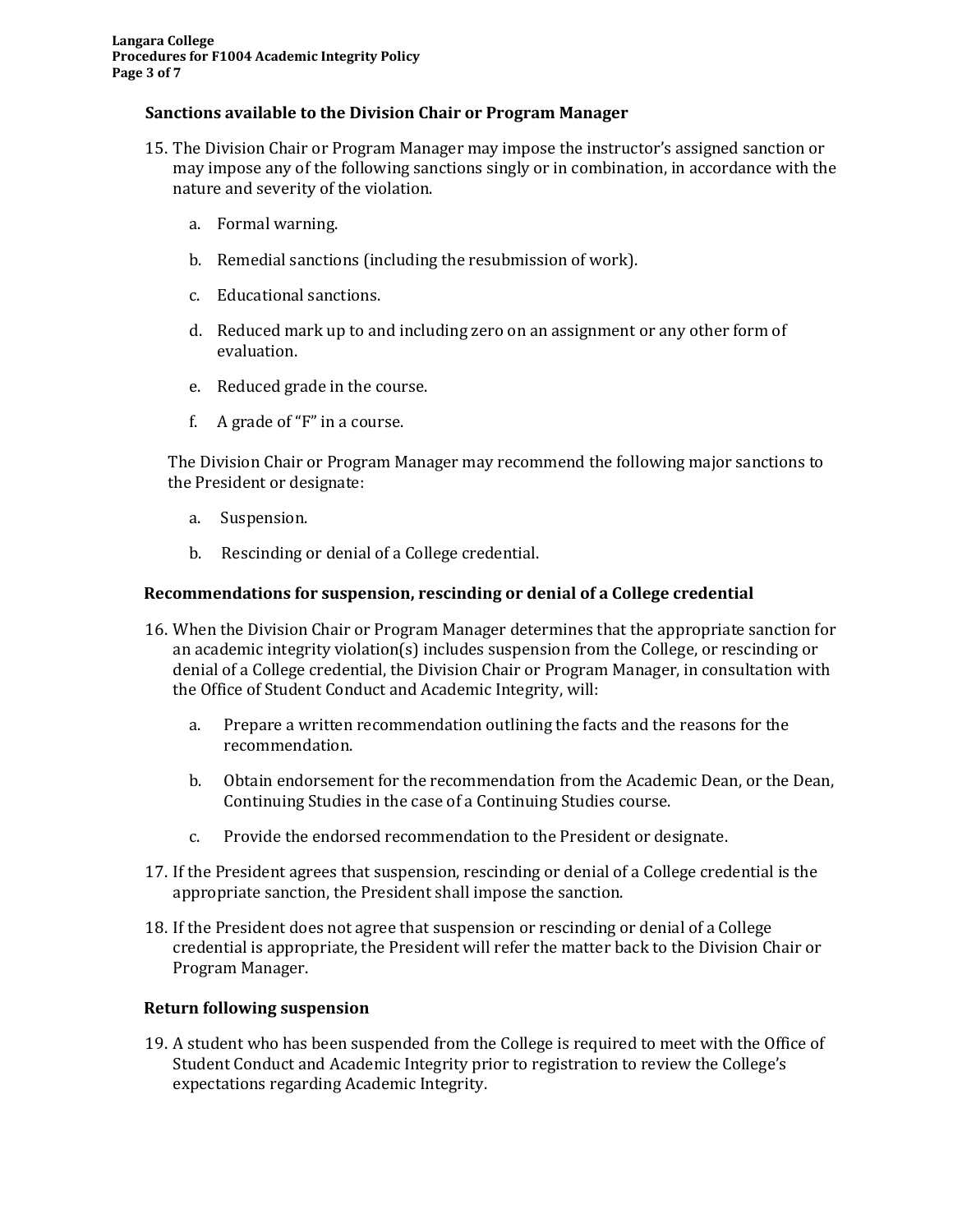### **DECISION REVIEW AND FORMAL APPEAL PROCEDURES**

This procedure applies to Langara students who wish to request a Decision Review or initiate a Formal Appeal of a decision made under the Academic Integrity Policy.

### **1. Grounds**

- 1.1. Only the following grounds will be accepted as legitimate grounds for a Decision Review or a Formal Appeal.
	- 1.1.1. The action which received a sanction does not constitute an academic integrity violation as defined by the policy.
	- 1.1.2. There is clear and demonstrable evidence of a procedural error that significantly affected the outcome of the decision.
	- 1.1.3. The sanction imposed under the policy is too harsh given the nature of the violation.
- 1.2. In the absence of any of the above grounds, dissatisfaction with the outcome, decision or sanction imposed under the Academic Integrity Policy is not grounds for appeal.
	- 1.2.1. Advice on the appeal process and legitimate grounds for appeal can be obtained from the Office of Student Conduct and Academic Integrity.

#### **2. Decision Review**

- 2.1. A student may request a review of an academic integrity decision within five (5) business days of being notified of the academic integrity violation and imposed sanction. Requests for a review must be submitted in writing to the Office of the Associate Vice-President, Students (formerly Office of the Dean of Student Services). The request must include:
	- 2.1.1. An explanation of the grounds on which the review is based.
	- 2.1.2. An explanation of the desired resolution or outcome.
	- 2.1.3. Any additional information or evidence the student wishes considered.
- 2.2. The Office of the Associate Vice-President, Students will review the request and any other relevant information to determine if legitimate grounds have been met.
- 2.3. If the request is not based on legitimate grounds, the Office of the Associate Vice-President, Students will dismiss the request and inform the student in writing. The decision of the Office of the Associate Vice-President, Students is final, and not subject to further appeal.
- 2.4. If the student has shown that there are legitimate grounds for a Decision Review, the Office of the Associate Vice-President, Students will forward the request to the appropriate representative for review. The representative will consult with the original decision maker as required.
	- 2.4.1. The relevant Division Chair or Program Manager will review decisions made by a faculty member, Department Chair or Program Coordinator.
	- 2.4.2. The relevant Academic Dean or the Dean, Continuing Studies will review decisions made by the Division Chair or Program Manager.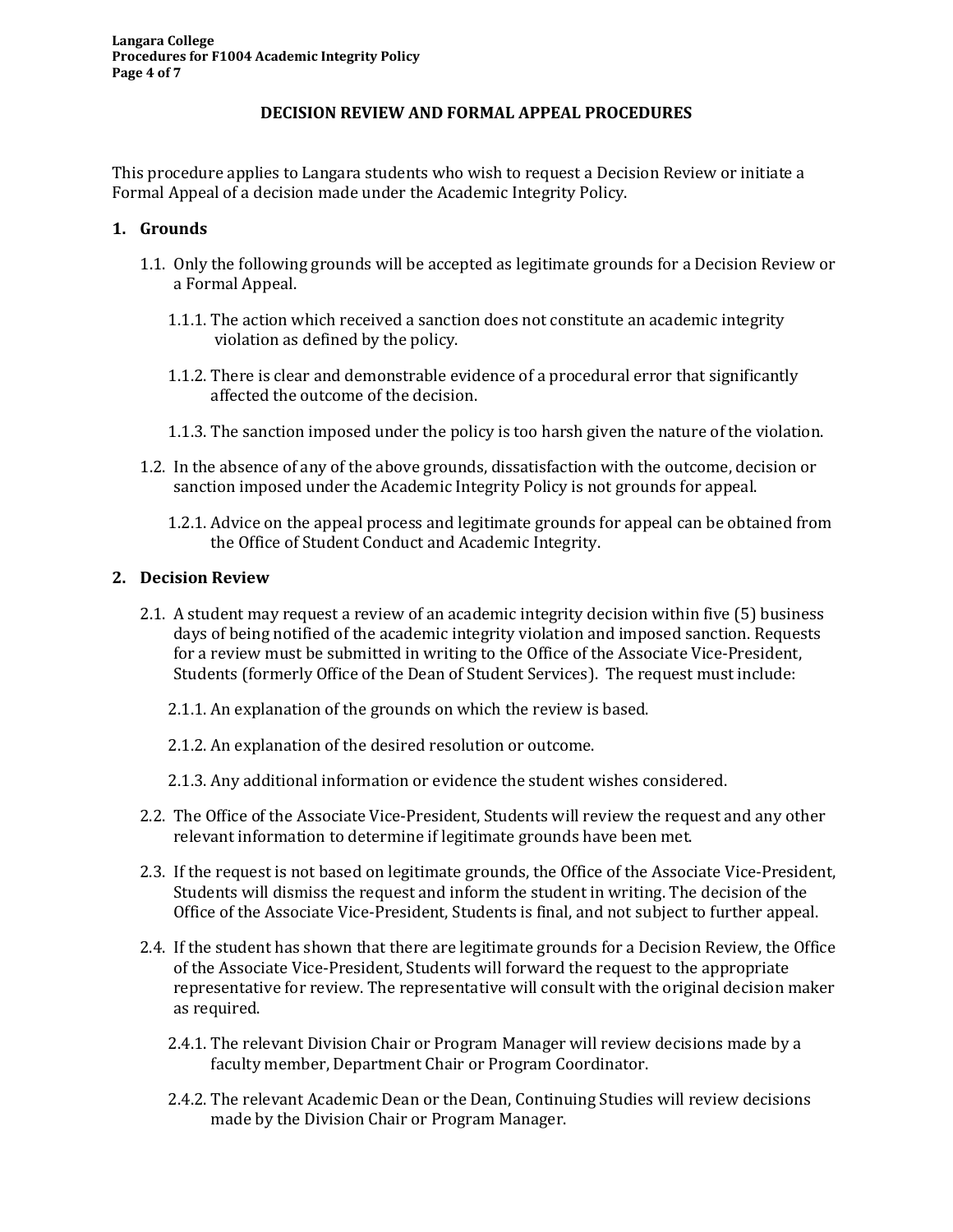- 2.5. If the Decision Review results in an alteration to the previous outcome, the representative will notify the student, the instructor, and the Office of the Associate Vice-President, Students in writing.
	- 2.5.1. If the outcome includes an alteration to the sanction, the Office of Student Conduct and Academic Integrity will be notified of the alteration.
- 2.6. If the Decision Review does not result in an alteration to the previous outcome, the department representative will provide written notification to the student, the instructor and the Office of the Associate Vice-President, Students.

## **3. Formal Appeal**

- 3.1. A student who does not agree with the outcome of the Decision Review process, and wishes to pursue a Formal Appeal, must forward their appeal request, including the outcome of the Decision Review process, to the Associate Vice-President, Students within five (5) business days of being notified of the Decision Review outcome.
	- 3.1.1. A Formal Appeal process cannot be requested until after the Decision Review process has concluded.
- 3.2. Upon receipt of a request for appeal, the Office of the Associate Vice-President, Students will review the request to ensure that legitimate grounds for an appeal are met.
	- 3.2.1. If the request is not based on legitimate grounds, the Office of the Associate Vice-President, Students will dismiss the request and inform the student in writing. The decision of the Office of the Associate Vice-President, Students is final, and not subject to further appeal.
	- 3.2.2. If the request is based on legitimate grounds, the Office of the Associate Vice-President, Students will strike an academic integrity appeal panel.
- 3.3. An academic integrity appeal panel will consist of three (3) voting members who have had no previous direct involvement with the matter under consideration, and a non-voting chair. The panel will meet as soon as is practicable.
	- 3.3.1. For regular studies courses, the panel will normally include an Academic Dean, a Division Chair and a Department Chair.
	- 3.3.2. For continuing studies courses, the panel will normally include the Dean, Continuing Studies, a Program Manager and a Program Coordinator.
- 3.4. In cases where two or more students are appealing sanctions that are associated with the same incident or event, the Office of the Associate Vice-President, Students may decide that the appeals be heard together by the academic integrity appeal panel.
- 3.5. The panel will review all relevant information related to the appeal.
	- 3.5.1. In exceptional circumstances the panel may, at its discretion, conduct an oral hearing.

# **4. Panel Decision**

- 4.1. After reviewing the information, the panel is limited to the following outcomes:
	- 4.1.1. Uphold the original sanction.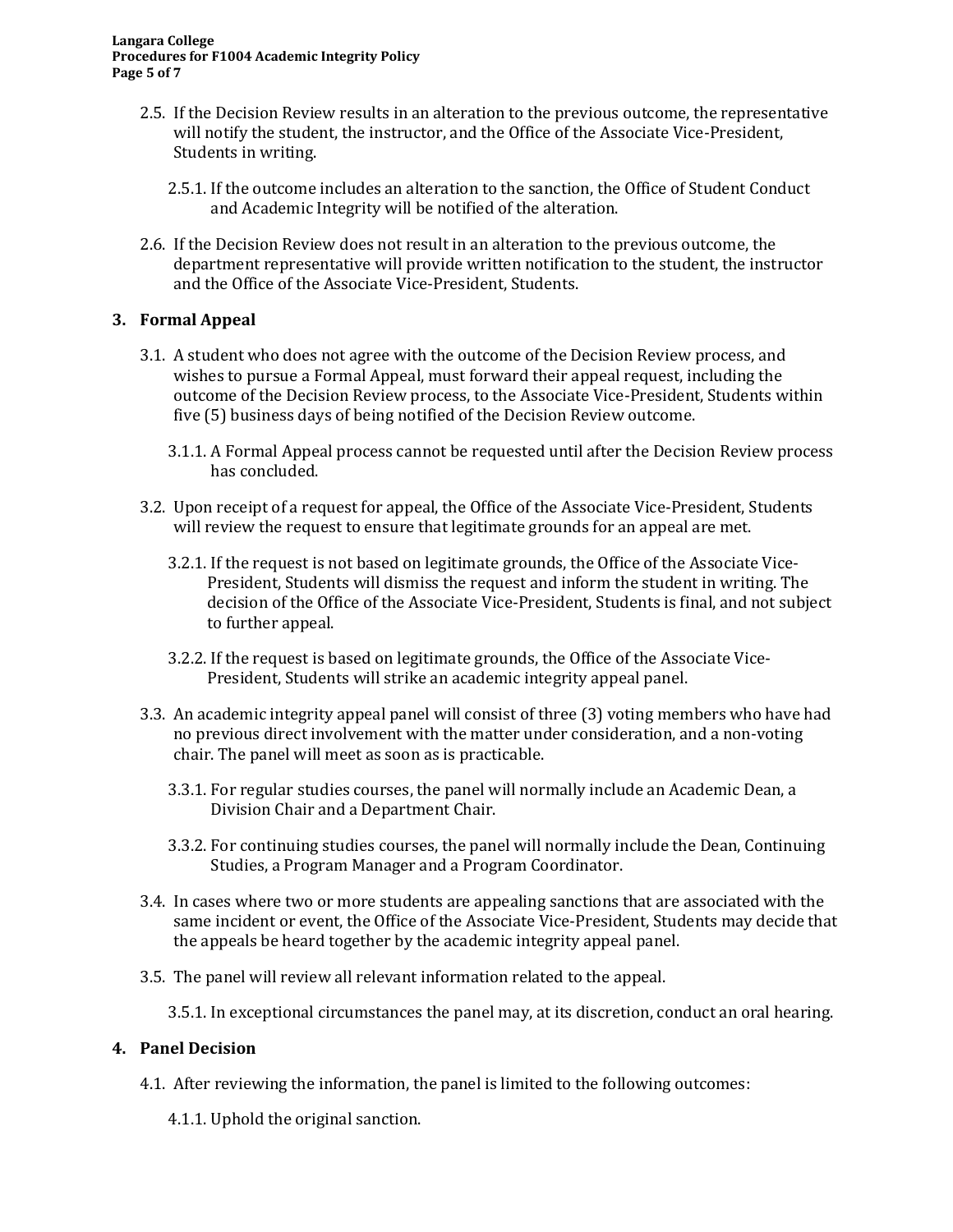- 4.1.2. Substitute a lesser sanction or no sanction at all.
- 4.1.3. Substitute a greater sanction.
- 4.1.4. Refer the matter back for further investigation or order a new investigation.
- 4.2. The panel will notify the student and the instructor of the decision in writing.
- 4.3. The decision of the panel is final and not subject to further appeal.

## **5. Appeal of suspension, denial or rescinding of a College credential**

- 5.1. A student who wishes to appeal the decision of the President to suspend or rescind a credential must first exhaust all avenues of appeal within the College including all applicable policies before commencing a final appeal to the Board.
- 5.2. The Board will only consider appeals that relate to matters of procedural fairness. The Board will not investigate or review determination of fact.
- 5.3. The student must commence a final appeal to the Board in writing within five (5) business days of the issuance of the President's decision.
- 5.4. At the time of commencement of the final appeal to the Board, the student must:
	- 5.4.1. Identify the specific grounds for the appeal;
	- 5.4.2. Provide a chronological statement of the factual circumstances supporting the stated grounds for the appeal; and
	- 5.4.3. Enclose copies of all documents upon which the student intends to rely.
- 5.5. Within ten (10) business days of receiving the student's appeal, the Board shall appoint an appeal committee of no fewer than three (3) persons from the members of the Board, other than the President, to consider the appeal.
- 5.6. In making its decision, the Board should ensure that it obtains the following:
	- 5.6.1. A description of the process followed during the investigation;
	- 5.6.2. A summary of the facts found by the President;
	- 5.6.3. Information showing that the President provided the student with the opportunity to address the facts in issue; and
	- 5.6.4. An explanation from the President as to why the President believes the particular discipline imposed is appropriate.
- 5.7. In response to the appeal, the Board may, in its discretion:
	- 5.7.1. Decline the appeal summarily on the basis the appeal would not substantially affect the previous decision;
	- 5.7.2. Request further written submissions;
	- 5.7.3. Render a decision based on the written submissions alone;
	- 5.7.4. Conduct a hearing to obtain submissions from interested persons; or